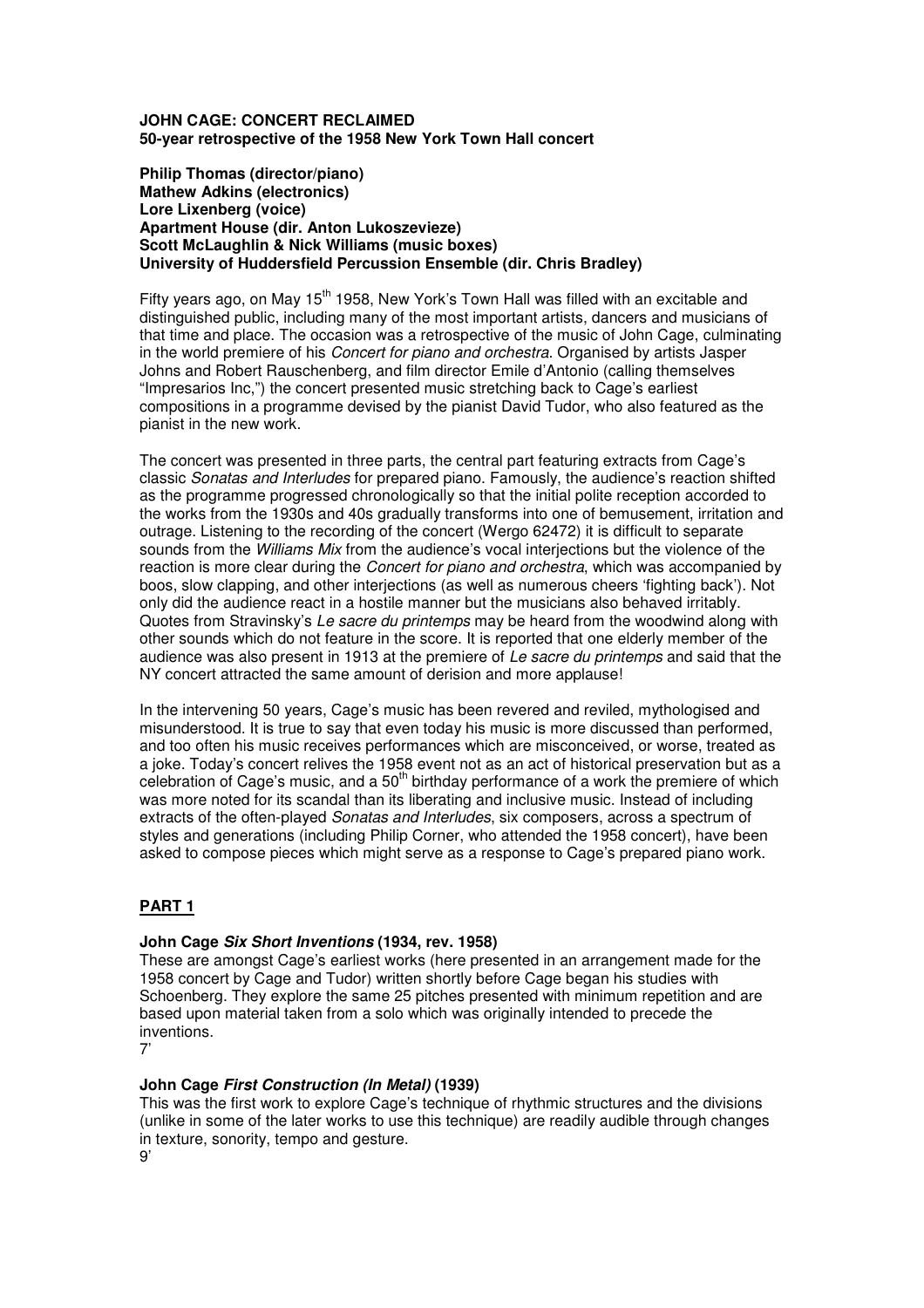### **John Cage Imaginary Landscape No.1 (1939)**

The Imaginary Landscape No.1 is Cage's earliest experiment with electronics and indeed one of the earliest works for electronics ever composed. The original made use of variable speed turntables and frequency recordings (these had been created as test-tone recordings for experiments in musical perception), together with the muted piano (pre-dating his experiments with the prepared piano) and cymbal.  $6'$ 

#### **John Cage The Wonderful Widow of Eighteen Springs (1942)**

This setting of an extract from Joyce's 'Finnegan's Wake' calls for the singer to use no vibrato and to sing only three pitches, and the pianist to play the piano as a percussion instrument, playing only on the frame of the piano.  $\overline{2}$ 

#### **John Cage She Is Asleep (1943)**

In two parts, the first of which is for a percussion quartet, playing twelve tom-toms, and the second of which is for voice and prepared piano.  $12'$ 

### **John Cage Music for Carillon 1 (1951), 2, and 3 (1954)**

The extent of the aesthetic and technical shift between She Is Asleep and Music for Carillon would be difficult to overstate. In 1950 Cage began to make use of the *I Ching* to dictate the result of his compositions within the parameters he laid down. In so doing he gave the detail of his musical language over to chance, a decision which, though developed in different ways, often hand in hand with notational methods which were indeterminate, he would never recant. These pieces were composed by punching holes (number 1) or drawing points (numbers 2 and 3) on paper, and the result is to be realised by the performers. The versions presented today (in a regressive step from the performances given on an early two-octave electronic instrument in the 1958 concert) have been made by Scott McLaughlin, James Saunders and Nick Williams for music boxes, also involving a considerable number of holes being punched through paper.

7'

#### **Larry Austin Williams [re]Mix[ed] (1997-2000)**

Cage's pioneering tape piece *Williams Mix* (1951) is here given a re-reading in a wonderfully 'cleaned up' version for digital, octophonic playback by Larry Austin, who was given the task of analysing and restoring the original score and tapes. This is followed by six short variations, based upon the six categories of sound Cage specifies in the score for any realisation of the piece, and an 'Nth realisation'. All these were composed using Austin's computer programme, the 'Williams [re]Mix[er]', which simulates the kinds of processes Cage used in the composition and realisation of his original but in a fraction of the time.  $20'$ 

#### **PART 2**

#### **Alvin Curran new work**

#### **Philip Corner Lingering Random Chords (After William Faulkner) (2006-8)**

Corner's work is an arrangement of a piece written in 2006 and which was premiered earlier this year in the context of another Cage tribute. It forms part of a collection entitled 'Music Literature' based upon musical descriptions taken from various authors. It is indebted to the Cage of the Sonatas and Interludes through its use of chords of different weights, such as those which the preparations create, and also the Cage whose 'soundworld of single sonic objects floating in space [creates an] acoustic space which does not cover up the underlying silence.'

#### **Hans Koch new work**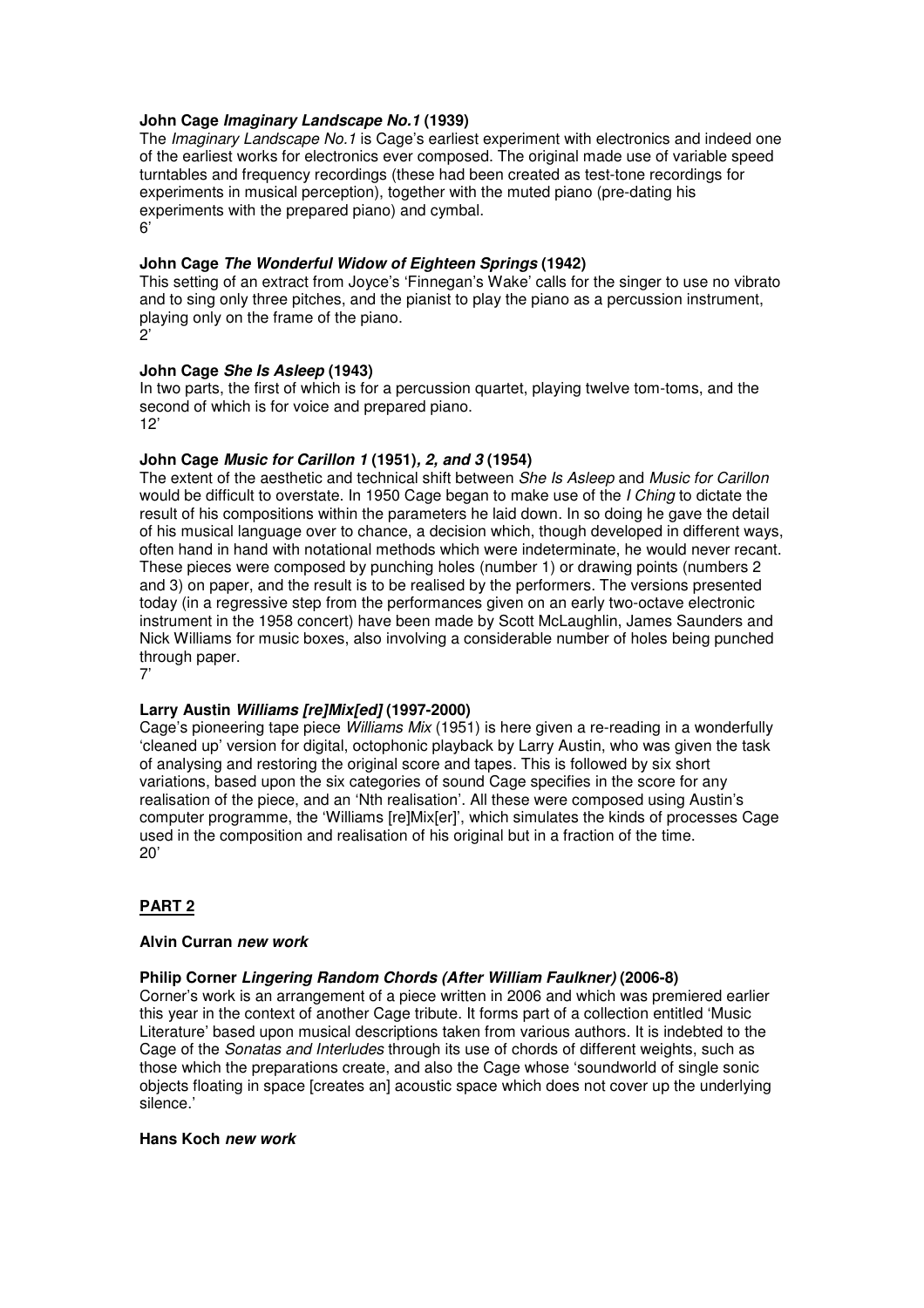the indian system of emotions, which, however codified, is encrypted into the sonatas & interludes , discerns between 4 "white" emotions (humor, wonder, erotic, and heroic) and 4 "black" (anger, fear, disgust, and sorrow) gravitating towards the ninth: tranquility. transcending the binary black/white, this reminds the state vector of quantum mechanics, which, only upon observation, collapses into one finite state. in other words, tranquility could be seen as an emotional qubit: a superposition of states of the black and white emotions, undecided until measured. "a qubit of emotion" aims to construct an emotional quantum computer, conveying informations between wetware (the instrumentalists), hardware (the instrument - laptop system) and software (score & programs running). the observers (audience) may take individual measurements and thus personally collapse the state vector. (note: since black and white both have several substates, the correct term would be "qudit", indicating a plurality of states rather than binary)

### **Zbigniew Karkowski new work**

#### **Claudia Moliter Paper cut – an homage to Cage (and Beethoven of course)**

In Paper cut I've made use of two aspects of Cage's music that interest me greatly. The Sonatas and Interludes are, of course, for prepared piano, changing the sounds that one would ordinarily expect from the piano. In Paper cut I have also used preparation, not of the instruments though, but of the score, changing what one usually expects from the score, namely to be a silent object, with the occasional page-turning rustle.

I couldn't possibly write an homage to Cage without incorporating a good amount of performer decision-making, and so this piece fluctuates between precisely notated passages and freer elements, with the overall structure, just as with lots of Cage's music, exactly defined. And finally there is a direct quote from the *Sonatas and Interludes*, but I don't know which one yet, because that decision will be made by the performers of Apartment House. Oh yes, and there is a quote from Beethoven, but I do know exactly what that is. (CM)

### **Markus Trunk Parhelion (1999, world premiere)**

Parhelion is the name for an optical illusion caused by ice crystals in the atmosphere, also known as mock suns. The image of disorienting rival light objects in a frozen sky seemed like an apt metaphor for the effect of sounds being destabilised by pitches in close proximity, such as when the celesta sounds notes just above or below the string instruments.

Viola and cello play only open strings and natural harmonics, i.e. Parhelion doesn't contain any fingered pitches or vibrato. This does not result in an abundance of open fifths due to the strings of both instruments having been detuned to a pattern of two major sixths and a major third. Linked by their identical tuning, viola and cello are treated as a single virtual instrument, progressing in unison or parallel octaves throughout.

It is probably fair to say that Parhelion owes much of its ethereal sound world to that of the prepared piano, and gamelan music for that matter. (MT)

## **PART 3**

#### **John Cage Concert for piano and orchestra (1957-8)**

A defining work amongst Cage's oeuvre in the 1950s, the Concert for piano and orchestra both sums up and looks forward, most notably in its notational features. It marks the culmination of Cage's experiments with indeterminate notation, mainly in the piano part which consists of 84 different types of notation spread over 63 pages, drawing upon previous notational methods and devising new and original ones. At the same time it released a period of creativity stretching into the 1960s, being the origin of the types of notations (or 'tool-kits' as James Pritchett describes them) used for the Variations series. Any realisation requires the performer to make numerous decisions, such as the juxtaposition and/or superimposition of material, durations, dynamics, ways of playing, use of silence, etc. The other instrumental parts were composed using a method similar to that for the *Music for carillon*, transcribing points over a staff and assigning meaning to them. Cage made use of an extensive array of extended techniques in the composition of these parts.

As an ensemble piece, each player moves through their parts independently, according to agreed parameters. Cage wrote "My intention in this piece was to hold together extreme